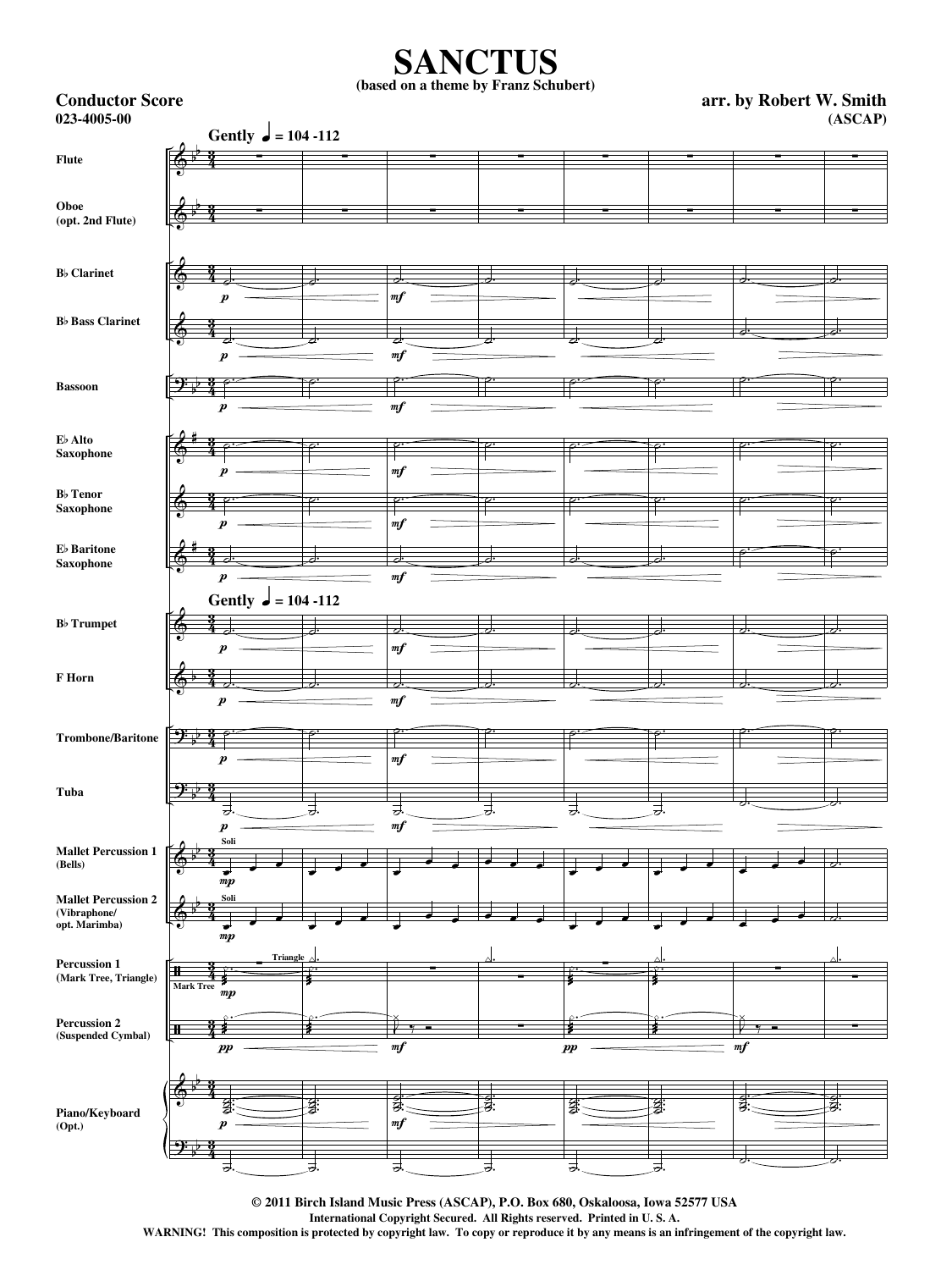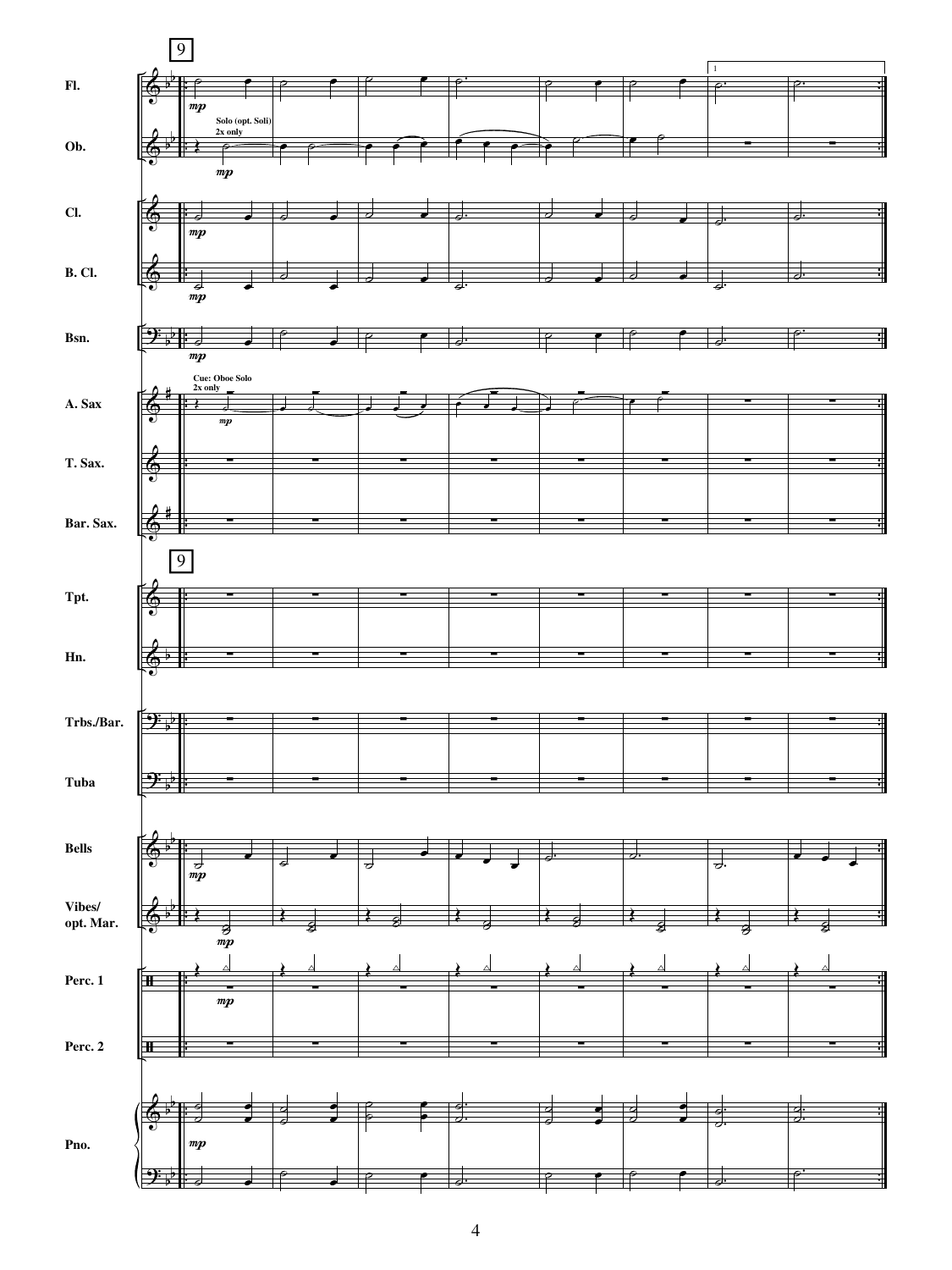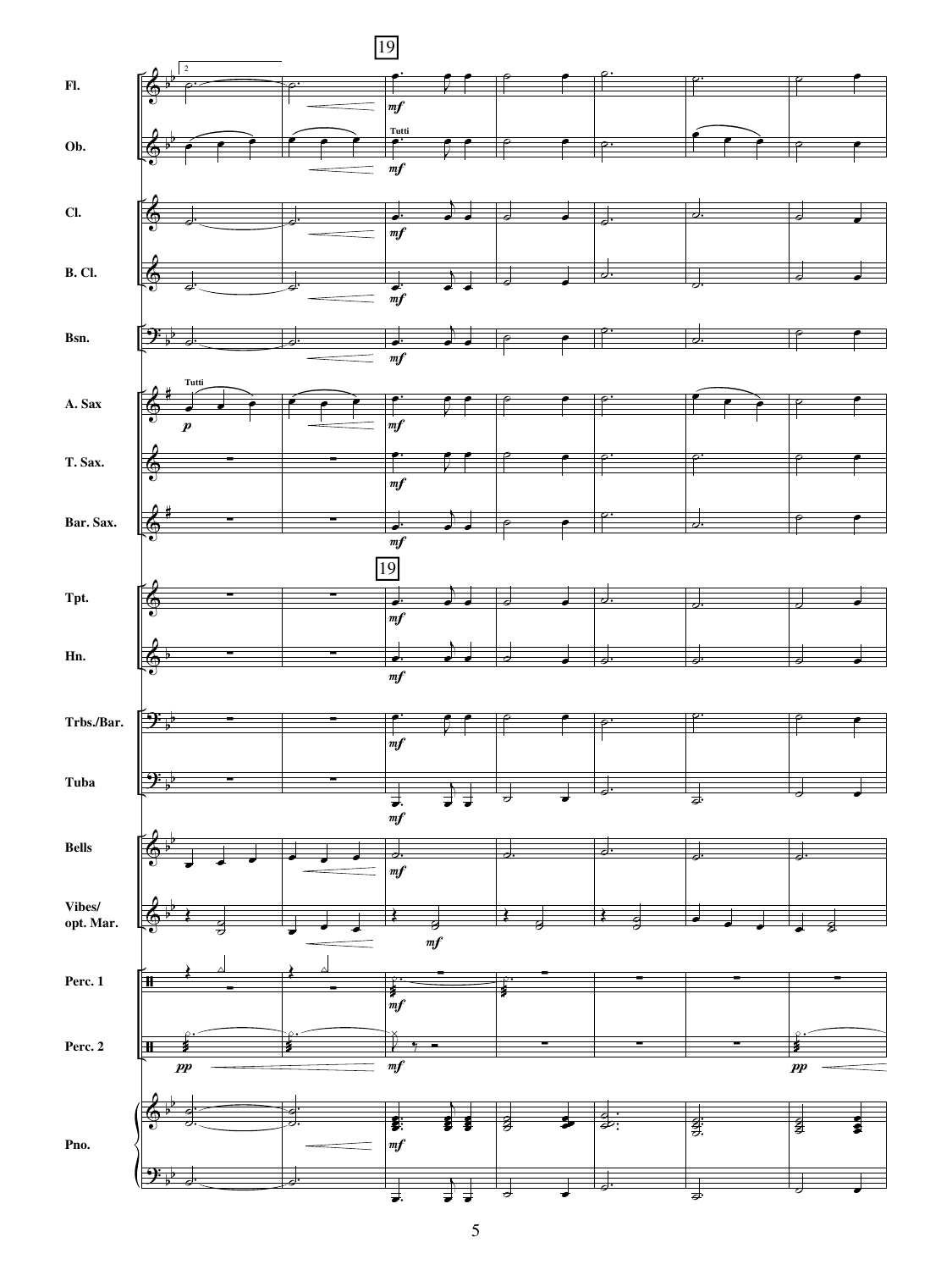

6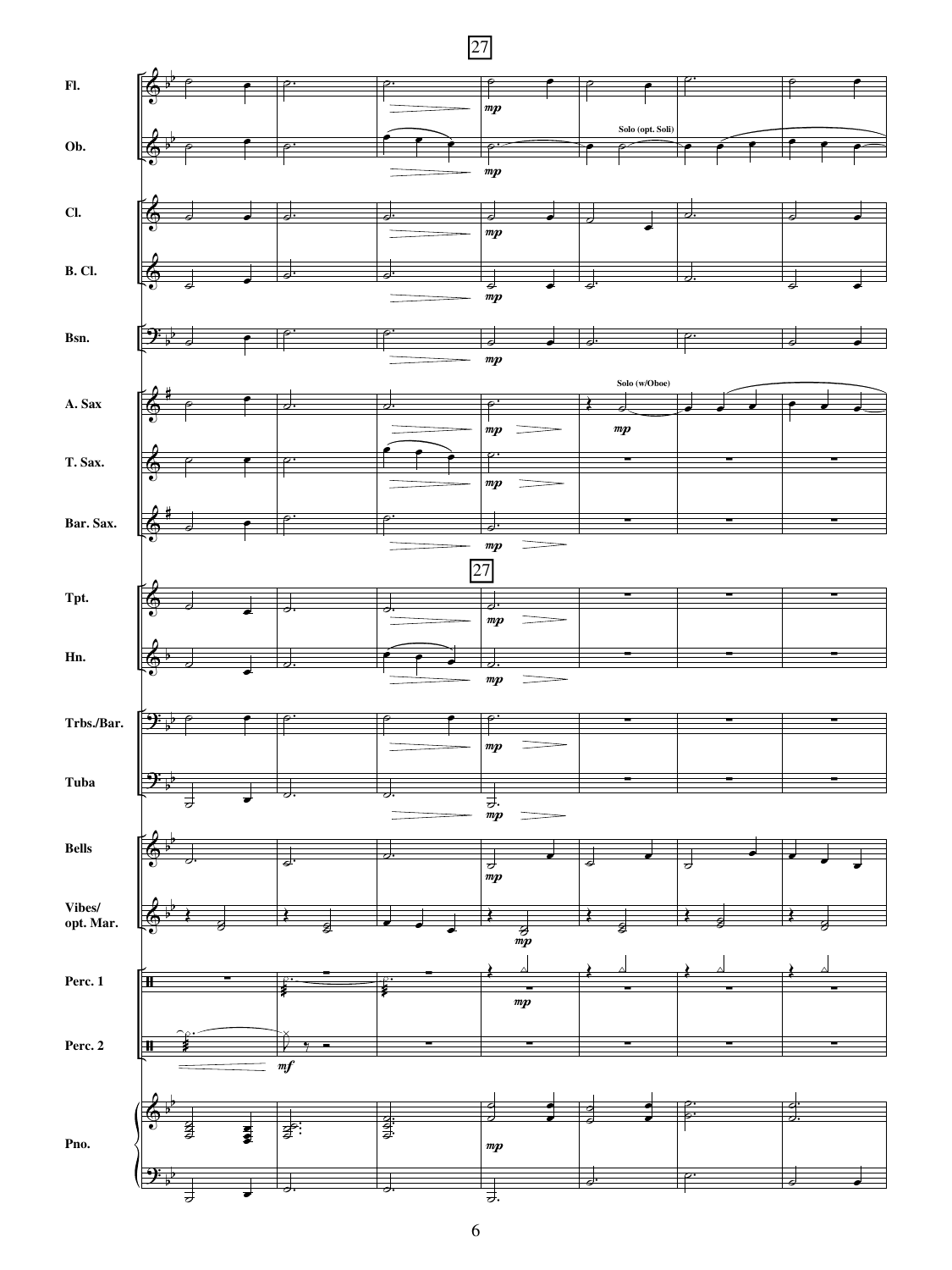

7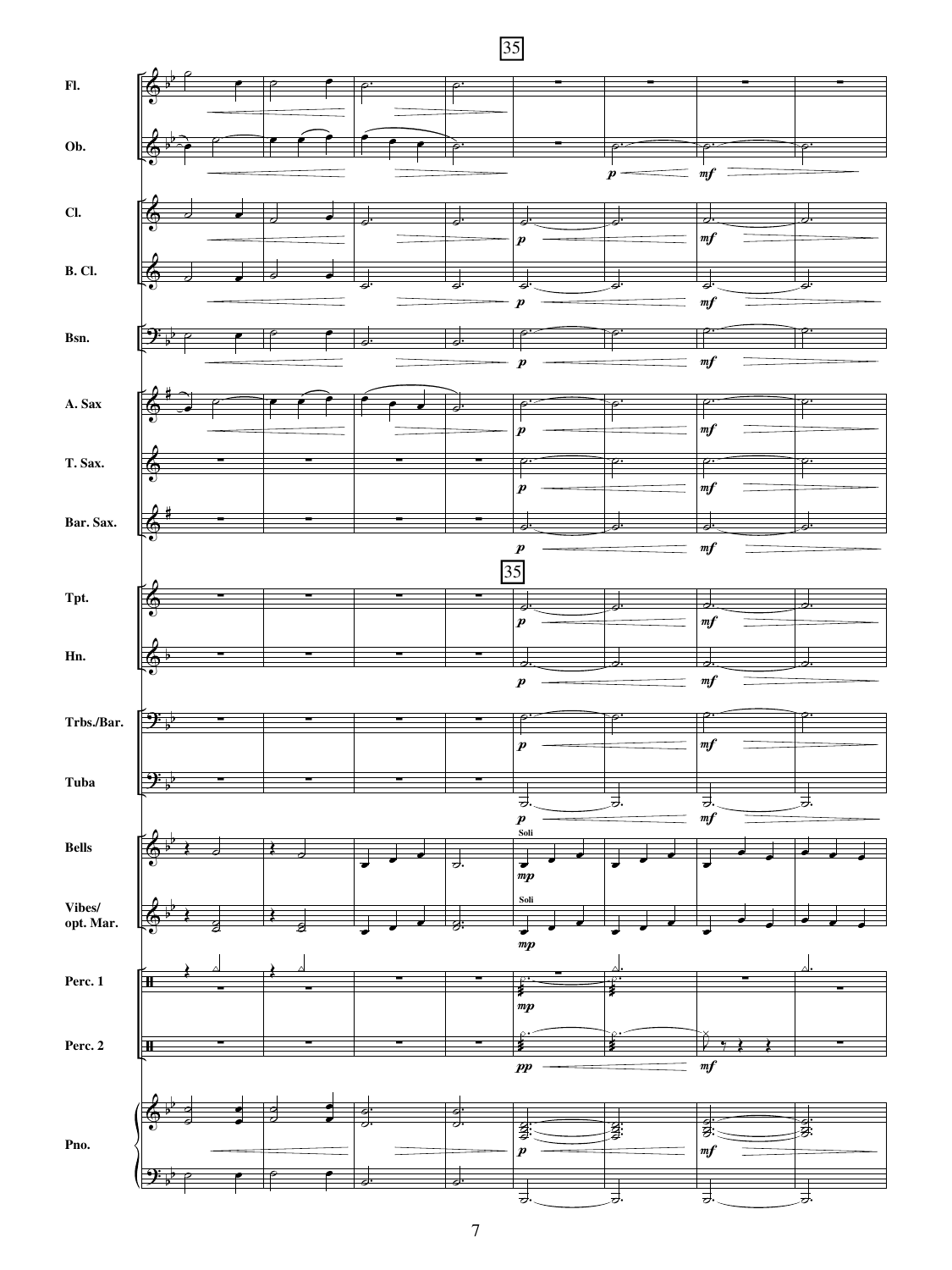43 b  $\delta$ ................................................................ b ∑∑ ∑ ∑ ∑ ∑∑∑∑ ∑∑∑∑ ∑∑∑∑ **Fl.** &&&&?&&&&&??&&ãã&? b . . . b ˙ ˙ **Ob.**  $\bar{e}$  $m f$ . 하 부분에 대해 있는 것이 없는 것이 없는 것이 없는 것이 있는 것이 있는 것이 있는 것이 있는 것이 있는 것이 있는 것이 있는 것이 있는 것이 있는 것이 있는 것이 있는 것이 있는 것이 있는 것이 있는 것이 있는 것이 있는 것이 있는 것이 있는 것이 있는 것이 있는 것이 있는 것이 있는 것이 있는 것이 있는 것이 있는 것이 있는 것이 있는 것이 있는 것이 있는 것이 있는 것이 있는 것이  $\boldsymbol{p}$ **Cl.** ˙ . . o. .  $\overline{\phantom{a}}$ .  $\Box$ **Cue: Tuba B. Cl.** . .  $\overline{\phantom{a}}$  $\overline{\phantom{0}}$ ˙ ˙ œ . . ˙ ˙ ˙ œ œ PPPPPPPPP **Cue: Tuba** . . ˙ . . ˙ ˙ ∑ ∑ ˙ ∑ œ b ˙ **Bsn.** ˙ ˙ b œ œ  $\mathit{mp}$ ##bb . . ˙ . ˙ .  $\overline{e}$  $\overline{e}$ **A. Sax** <u>: す</u> œ  $\overline{\phantom{a}}$ œ  $\overline{\bullet}$ œ  $\boldsymbol{m}$ ˙ œ œ œ ˙ ˙ . ˙ . ˙ . ˙ . **T. Sax. ፡**‡  $\boldsymbol{m}$ . . ˙ ˙ ˙ ˙ œ **Bar. Sax.** . .  $\overline{\phantom{a}}$  $\Box$  $\Box$ œ œ  $\mathcal{L}$  $\boldsymbol{m}\boldsymbol{p}$ 43 **Tpt.** . . . . ˙ œ  $\overline{\phantom{a}}$ œ œ  $\overline{a}$ ˙ ˙  $\overline{a}$ ˙ **Hn.**  $\overline{a}$ . ˙ .  $\overline{c}$ .  $\frac{1}{2}$ . ˙ œ  $\overline{c}$ œ ˙ œ  $\mathbf{m}\mathbf{p}$ ˙ ˙ ˙ œ . . . .  $\frac{\partial}{\partial \theta}$ ˙ œ ˙ œ **Trbs./Bar.**  $\overline{\phantom{a}}$  $\mathbf{m}$  $\frac{1}{2}$ **Tuba**  $\mathsf{d}_\mathsf{L}$ . ˙ .  $\mathsf{d}_\mathsf{L}$  $\overline{\phantom{a}}$ œ  $\exists$  $\exists$ œ œ . 궁. .  $\boldsymbol{m}\boldsymbol{p}$ b b ∑∑∑∑ ∑∑∑∑ ∑∑∑∑ **Bells** œ œ œ ˙ . œ œ œ œ œ œ b **Vibes/** b œ œ œ  $\overline{c}$ . **opt. Mar.** œ œ œ œ œ œ  $\overline{a}$ .  $\overline{z}$ . ∑ · · . . ∑ **Perc. 1**  $\mathbf{H}$ . ∑∑ æ· ≩<br>م . .  $\frac{1}{2}$   $\frac{1}{2}$ **Perc. 2**  $\bf{H}$ J¿ æ æ  $m f$  $\boldsymbol{p}$ b b  $\frac{1}{2}$ ... ...  $\frac{1}{2}$ ˙˙˙˙  $\frac{1}{3}$ ˙˙˙˙ œœœ ˙˙˙˙ ... ˙˙˙˙ ... œœœ œœœ ˙˙˙ ان<br>نامه

 $\frac{1}{2}$ **Pno.**

.

न्र

.

 $\exists$ .

.

˙

 $\mathbf{m} \mathbf{p}$ 

œ

**jd** 

 $\overline{a}$ 

œ

 $\vec{e}$ 

œ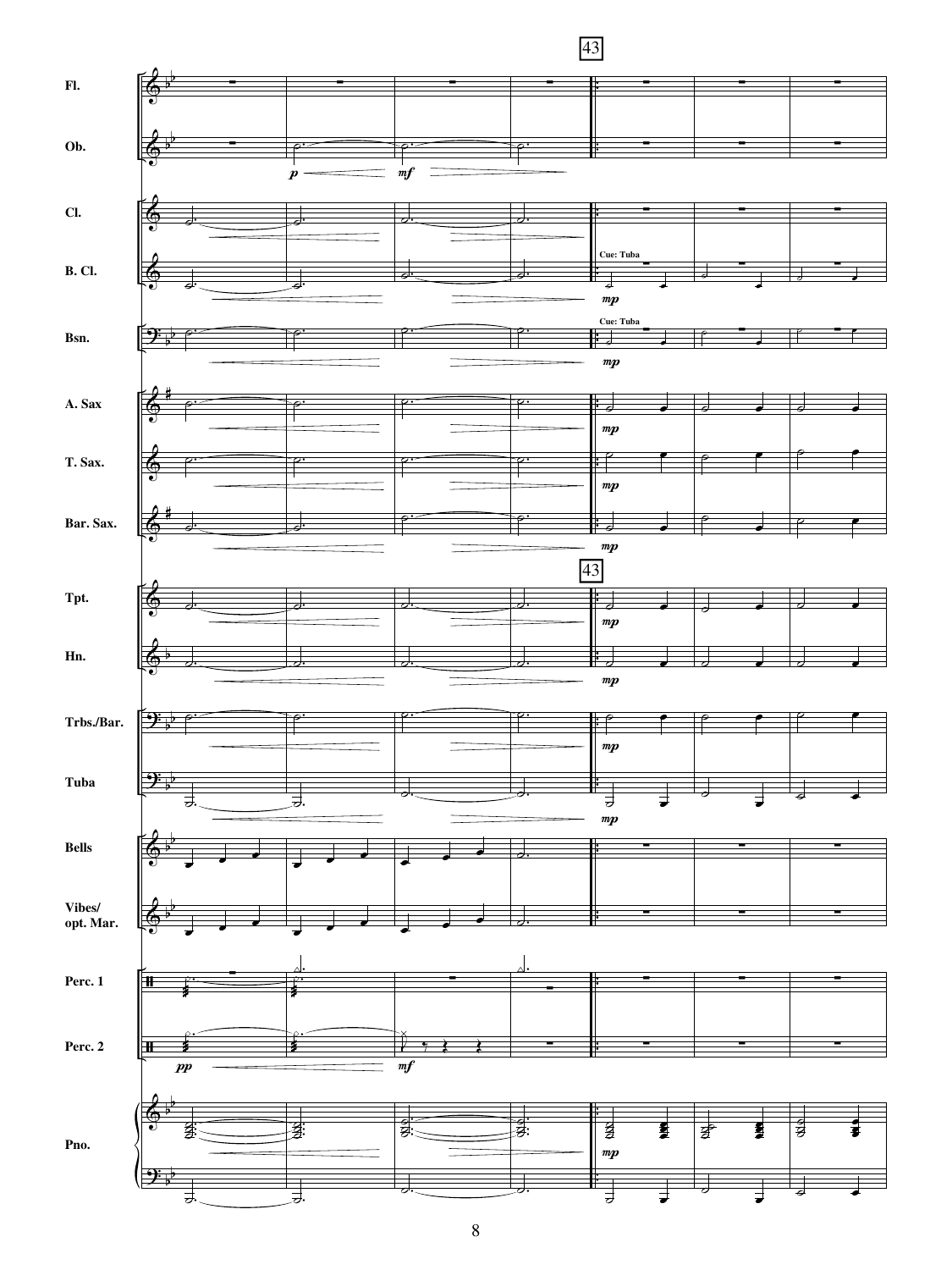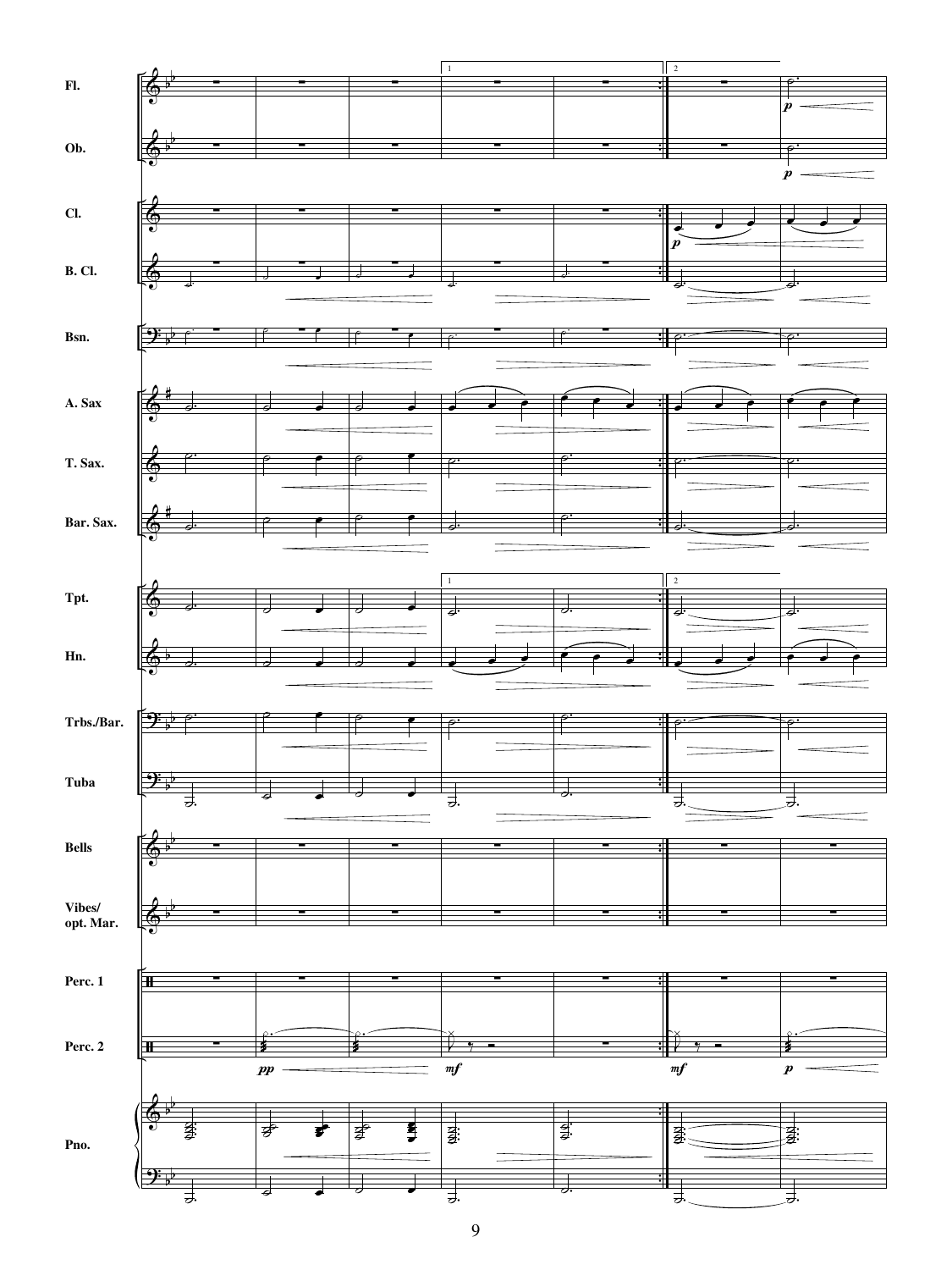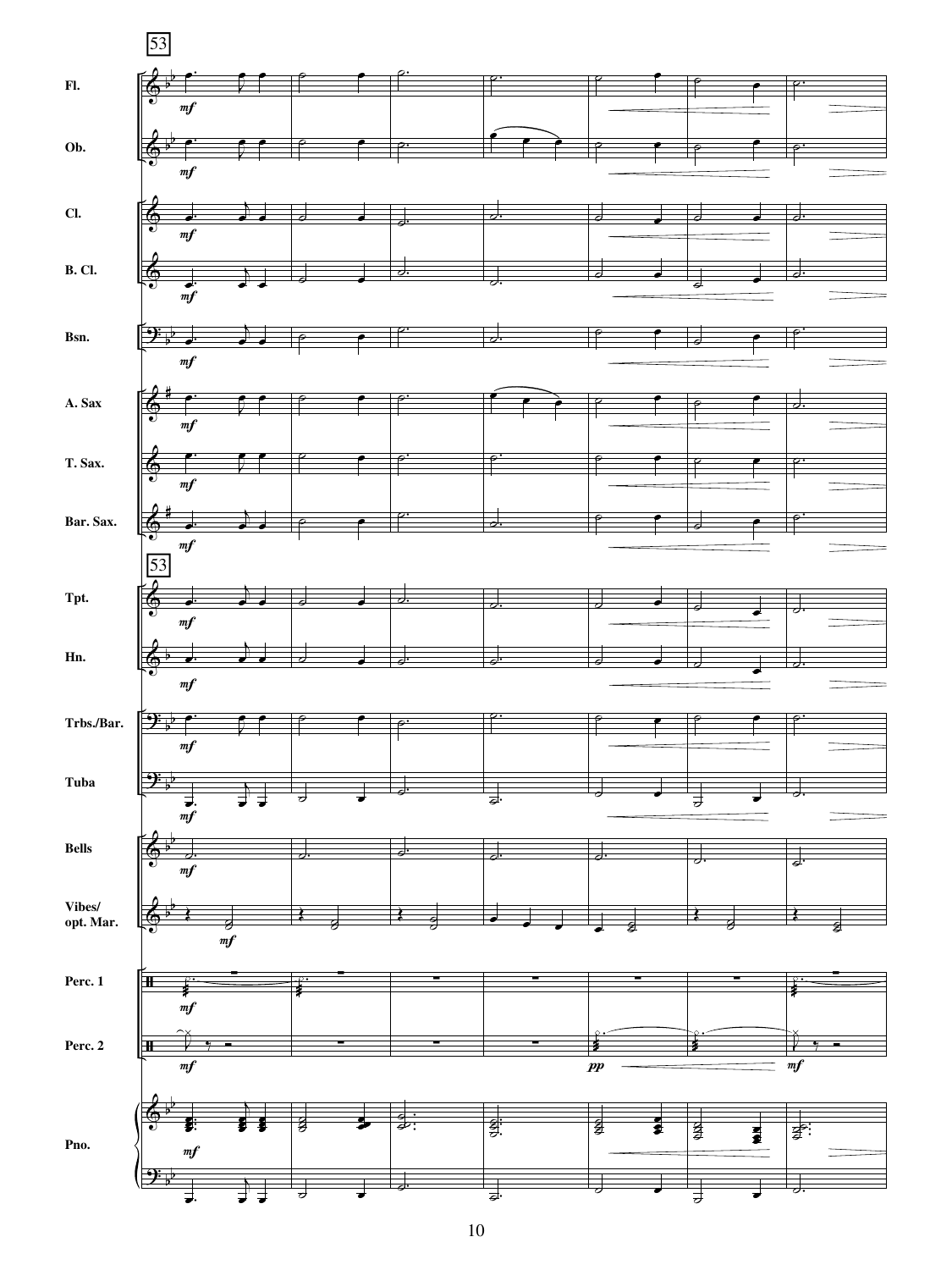